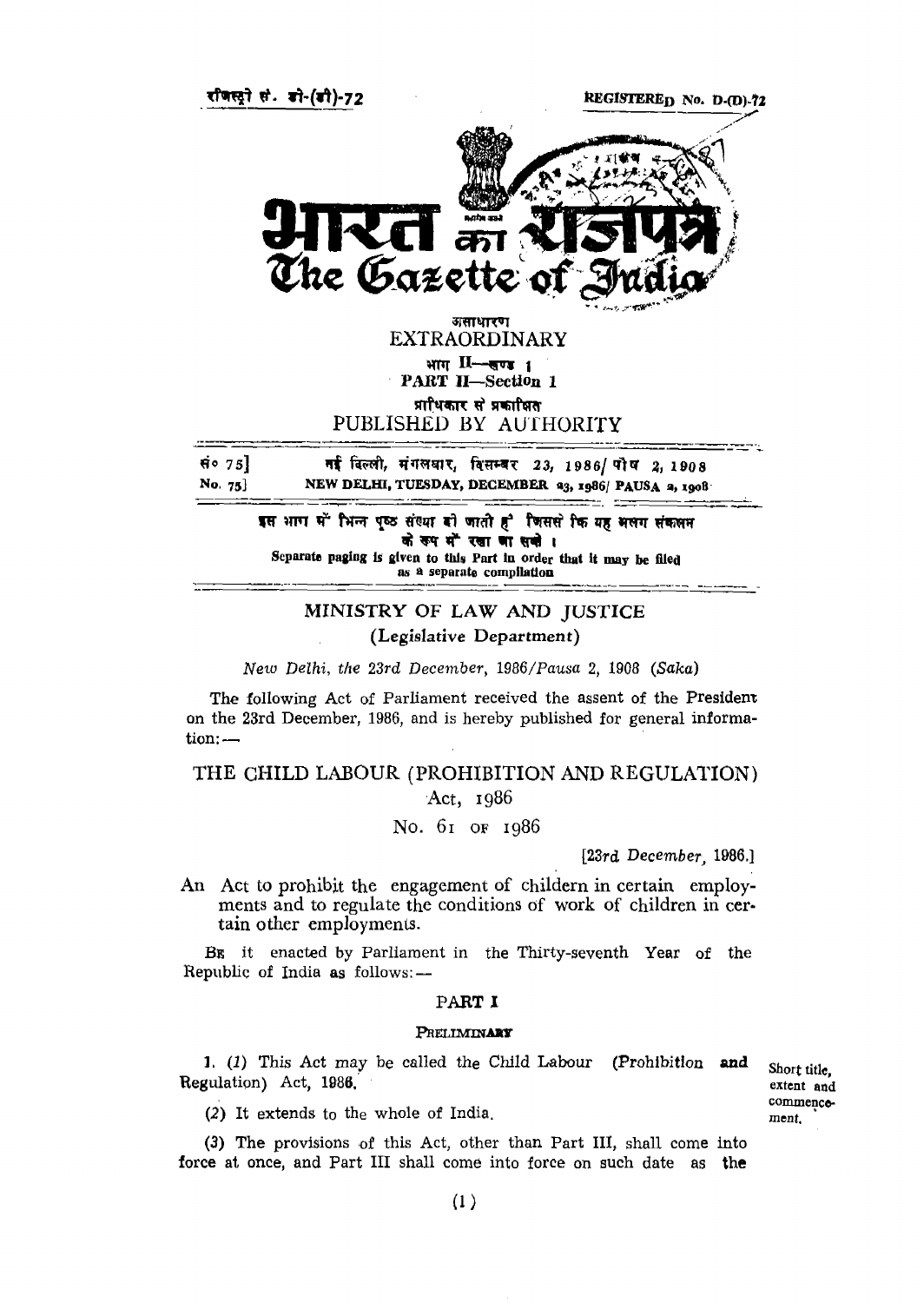$\mathbb{R}$  -  $\mathbb{R}$ 

Central Government may, by notification in the Official Gazette, appoint, and different dates may be appointed for different States and for different Classes of establismnents.

Definitions.

2. In this Act, unless the context otherwise requires,—

*(i)* "'appropriate Government" means, in relation to an establishment under the control of the Central Government or a railway auministration or a major port or a mine or oilfield, the Central Government, and in all other cases, the State Government;

*(ii)* "child" means a person who has not completed his fourteenth year of age;

(iii) "day" means a period of twenty-four hours beginning at mid-night;

*(iv)* "establishment" includes a shop, commercial establishment, workshop, farm, residential hotel, restaurant, eating house, theatre or other place of public amusement or entertainment;

(v) "family", in relation to an occupier, means the individual, the wife or husband, as the case may be, of such individual, and their children, brother or sister of such individual;

*(vi)* "occupier", in relation to an establishment or a workshop, means the person who has the ultimate control over the affairs of the establishment or workshop;

*(vii)* "port authority" means any authority administering a port;

 $(viii)$  "prescribed" means prescribed by rules made under section 18;

*(ix)* "week" means a period of seven days beginning at midnight on Saturday night or such other night as may be approved In writing for a particular area by the Inspector;

*(x)* "workshop" means any premises (including the precincts thereof) wherein any industrial process is carried on, but does not include any premises to which the provisions of section 67 of the Factories Act, 1948, for the time being, apply.

### PART II

PROHIBITION OF EMPLOYMENT OF CHILDREN IN CERTAIN OCCUPATIONS AND PROCESSES

Prohibition of employment of children in certain occupations and processes.

wherein any process is carried on by the occupier with the aid of his family or to any school established by, or receiving assistance or recognition from, Government.

4. The Central Government, after giving by notification in the Official Gazette, not less than three months' notice of its intention so to do, may, by like notification, add any occupation or process to the Schedule and Power to amend the Schedule.

occupations set forth in Part  $A$  of the Schedule or in any workshop wherein any of the procesaes set forth in Part B of the Schedule is carried on: Provided that nothing in this section shall apply to any workshop

3. No child shall be employed or permitted to work in any of the

63 of 1948.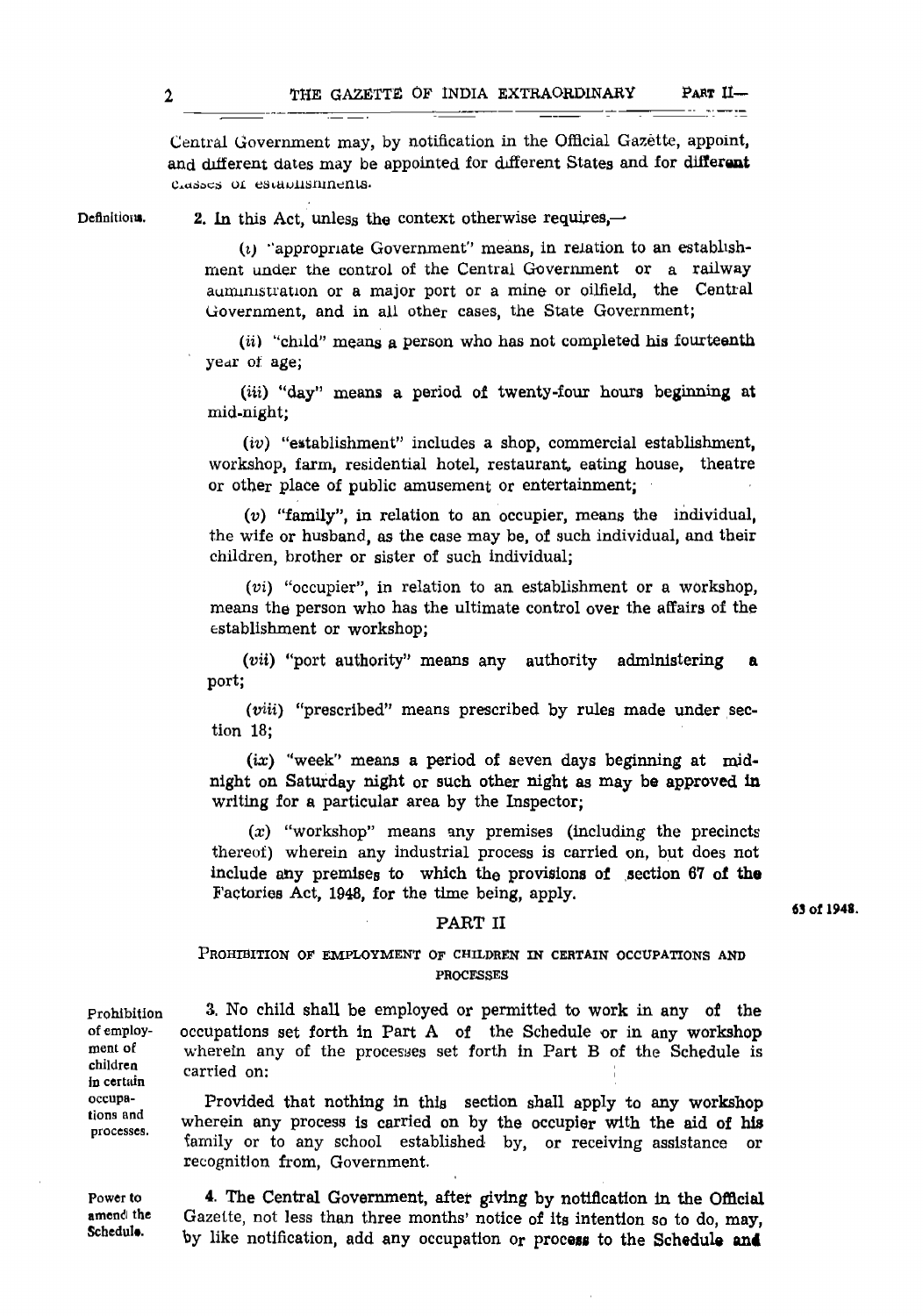thereupon the Schedule shall be deemed to have been amended accordingly.

5. (1) The Central Government may, by notification in the Official Gazette, constitute an advisory committee to be called the Child Labour Technical Advisory Committee (hereafter in this section referred to as the Committee) to advise the Central Government for the purpose of acdition of occupations and processes to the Schedule. Child Labour, Technical Advlsorv Committee.

(2) The Committee shall consist of a Chairman and such other members not exceeding ten, as may be appointed by the Central Government.

(3) The Committee shall meet as often as it may consider necessary and shall have power to regulate its own procedure.

(4) The Committee may, if it deems it necessary so to do, constitute one or more sub-committees and may appoint to any such sub-committee, whether generally or for the consideration of any particular matter, any person who is not a member of the Committee.

(5) The term of office of, the manner of filling casua<sup>l</sup> vacancies in the office of, and the allowances, if any payable to, the Chairman and other members of the Committee, and the conditions and restrictions subject to which the Committee may appoint any person who is not a member of the Committee as a member of any of its sub-committees shall be such as may be prescribed.

### PART III

#### REGULATION OF CONDITIONS OF WORK OF CHILDREN

6. The provisions of this Part shall apply to an establishment or a class of establishments in which none of the occupations or processes *rc***ferred** to in section 3 is carried on.

7. (1) No child shall be required or permitted to work in any establishment in excess of such number of hours as may be prescribed for such establishment or class of establishments.

(2) The period of work on each day shall be so fixed that no period shall exceed three hours and that no child shall work for more than three hours before he has had an interval for rest for at least one hour.

(3) The period of work of a child shall be- so arranged that inclusive of his interval for rest, under sub-section (2), it shall not be spread over more than six hours, including the time spent in waiting for work on any day.

*(4)* No child shall be permitted or required to work between 7 p.m. and 8 a.m.

(5) No child shall be required or permitted to work overtime.

(6) No child shall be required or permitted to work in any establishment on any day on which he has already been working in another establishment.

8. Every child employed in an establishment shall be allowed in each Weekly week, a holiday of one whole day, which day shall be specified by the holidays. occupier in a notice permanently exhibited in a conspicuous place in the

Applica ion of Part,

Hours and period of work.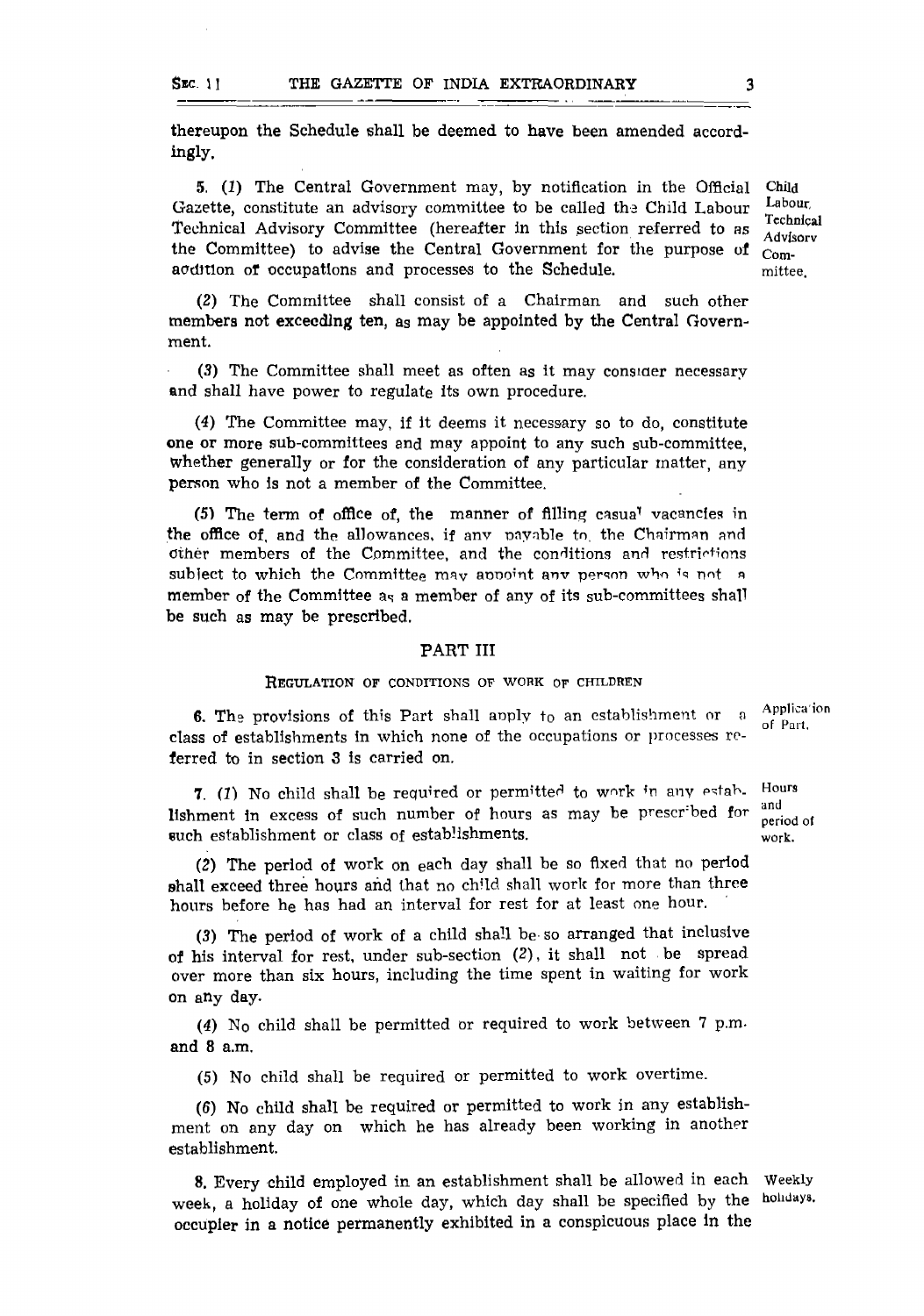establishment and the day so specified shall not be altered by the occupier more than once in three months.

9. (1) Every occupier in relation to an establishment in which a child was employed or permitted to work immediately before the date of commencement of this Act in relation to such establishment shall, within a period of thirty days from such commencement, send to the Inspector within whose local limits the establishment is situated, a written notice containing the following particulars, namely: $\rightarrow$ 

(a) the name and situation of the establishment;

(b) the name of the person in actual management of the establishment:

*Xc)* the address to which communications relating to the establishment should be sent; and

(d) the nature of the occupation or process carried on in the establishment.

(2) Every occupier, in relation to an establishment, who employs, or permits to work, any child after the date of commencement of this Act in relation to such establishment, shall within a period of thirty days from the date of such employment, send to the Inspector within whose local limits the establishment is situated, a written notice containing the particulars as are mentioned in sub-section *(1).*

*Explanation.*—For the purposes of sub-sections *(1)* and (2), "date of commencement of this Act, in relation to an establishment" means the date of bringing into force of thja Act in relation to such establishment.

(3) Nothing in sections 7, 8 and 9 shall apply to any establishment wherein any process is carried on by the occupier with the aid of his family or to any school established by, or receiving assistance or' recognition from, Government.

10. If any question arises between an Inspector and an occupier as to the age of any child who is employed or is permitted to work by him In an establishment, the question shall, in the absence of a certificate as to the age of such child granted by the prescribed medical authority, be referred by the Inspector for decision to the prescribed medical authority.

11. There shall be maintained by every occupier in respect of children employed or permitted to work in any establishment, a register to be available for inspection by an Inspector at all times during working hours or when work is being carried on in any such establishment, showing—

(a) the name and date of birth of every child so employed or permitted to work;

(b) hours and periods of work of any such child and the intervals of rest to which he i<sup>s</sup> entitled;

(c) the nature of work of any such child; and

*(d)* such other particulars as may be prescribed.

**Display of notice.** 12. Every railway administration, every port authority and every occupier shall cause to be displayed in a conspicuous and accessible place

**Disputes as to age.**

**Maintenance of register.**

**Notice** to **Inspector.**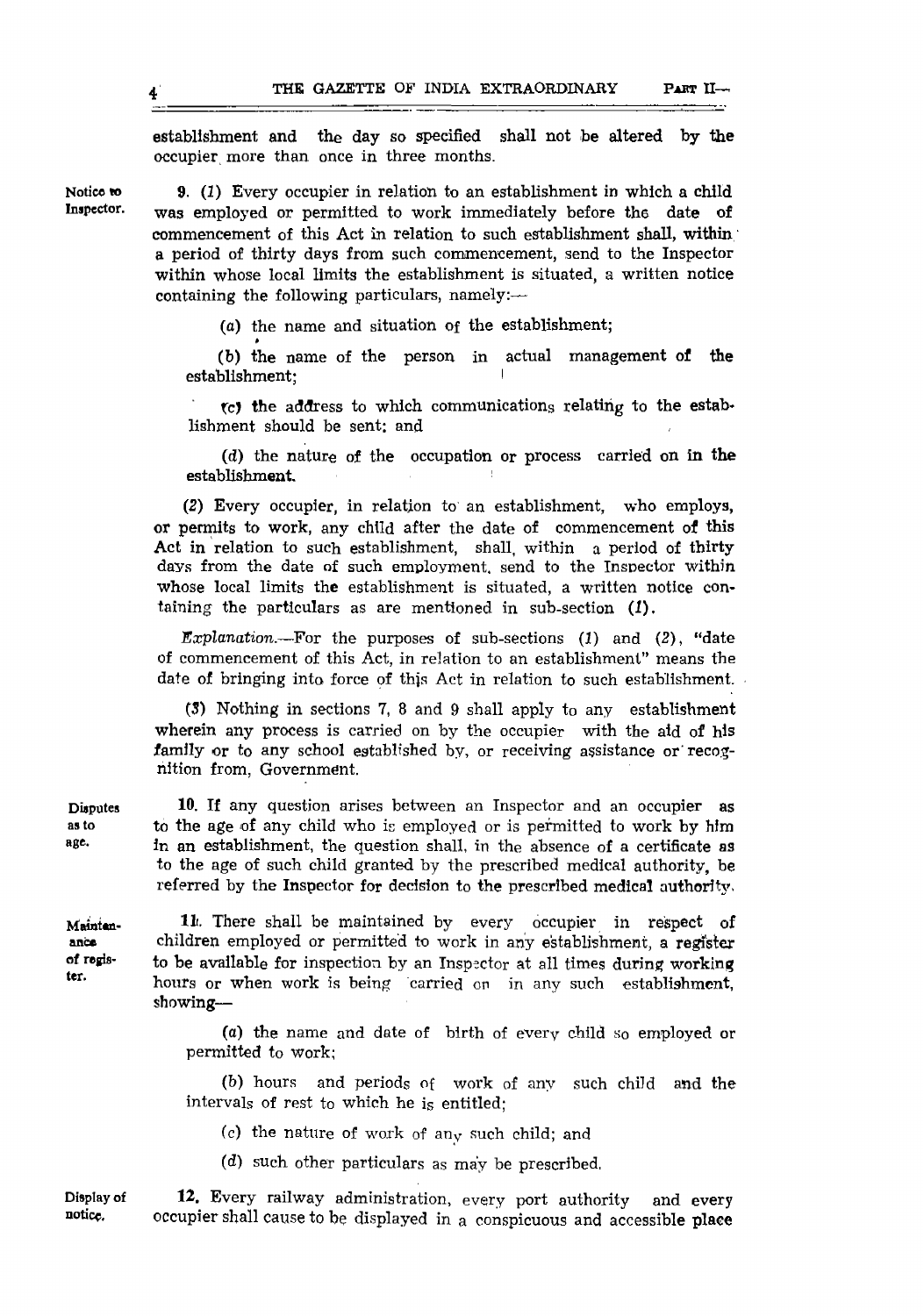at every station on its railway or within the limits of a port or at the place of work, as the case may be, a notice in the local language and in the English language containing an abstract of sections 3 and 14.

ing abstract of sections 3 and 14

Health and safety.

contain-

13. (1) The appropriate Government may,, by notification in the Official Gazette, make rules for the health and safety of the children employed or permitted to work in any establishment or class of establishments.

(2) Without prejudice to the generality of the foregoing provisions, the said rules may provide for all or any of the following matters, namely:-—

(0) cleanliness in the place of work and its freedom from nuisance;

- (b) disposal of wastes and effluents;
- (c) ventilation and temperature;
- (d) dust and fume;
- (e) artificial humldification;
- (f) lighting;
- *(g)* drinking water;
- (h) latrine and urinals;
- (i) spittoons;
- (j) fencing of machinery;
- $(k)$  work at or near machinery in motion;
- (I) employment of children on dangerous machines;

 $(m)$  instructions, training and supervision in relation to employment of children on dangerous machines;

- (n) device for cutting off power;
- (o) self-acting machines;
- (p) easing of new machinery;
- *(q)* floor, stairs and means of access;
- (r) pits, sumps, openings in floors, etc.;
- (s) excessive weights;
- *(t)* protection of eyes;
- (*u*) explosive or inflammable dust, gas, etc.;
- *(v)* precautions in case of fire;
- *(w)* maintenance of buildings; and
- *(x)* safety of buildings and machinery.

#### PART IV

## **MISCELLANEOUS**

14. (1) Whoever employs any child or permits any child to work in contravention of the provisions of section 3 shall be punishable with imprisonment for a term which shall not be less than three months but which may extend to one year or with fine which shall not be less than ten thousand rupees but which may extend to twenty thousand rupees or with both. Penalties.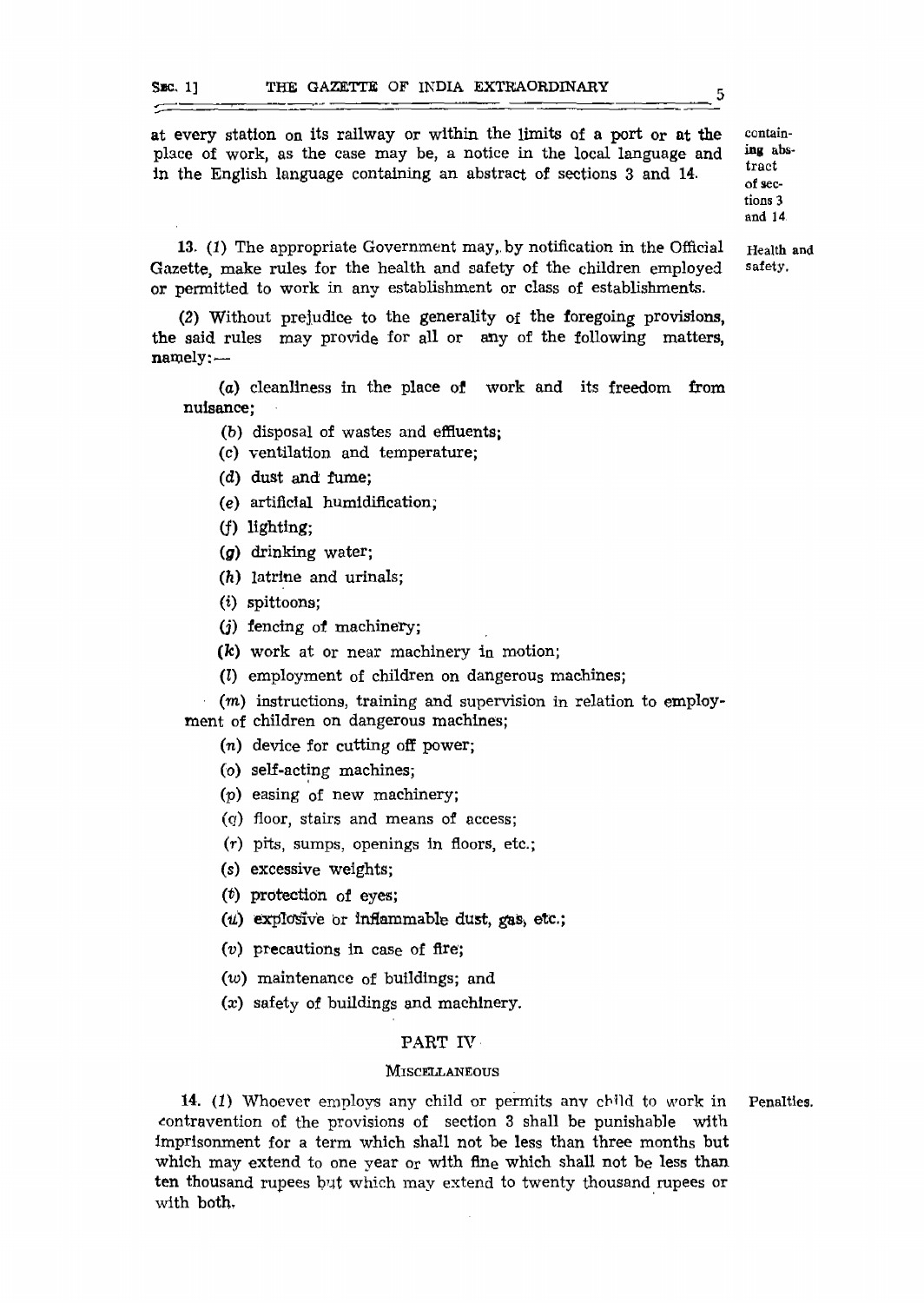\_<del>\_\_\_\_\_\_\_</del>\_

*(2)* Whoever, having been convicted of an offence under section 3, commits a like offence afterwards, he shall be punishable with Imprisonment for a term which shall not be less than *six* months but which may extend to two years.

(3) Whoever-

(a) fails to give notice as required by section 9, or

(b) fails to maintain a register as required by section 11 or makes any false entry,in any such register; or

(c) fails to display a notice containing an abstract of section 3 and this section as required by section 12; or

(d) fails to comply with or contravenes any other provisions of this Act or the rules made thereunder,

shall be punishable with simple imprisonment which may extend to one month or with fine which may extend to ten thousand rupees or with both.

15. *(1)* Where any person is found guilty and convicted of contravention of any of the provisions mentioned in sub-section (2), he shall be liable to penalties as provided in sub-sections *(1)* and (2) of section 14 of this Act and not under the Acts in which those provisions are contained.

(2) The provisions referred to in sub-section  $(1)$  are the provisions mentioned below: —

| (a) section 67 of the Factories Act, $1948$ ; | 63 of 1948  |
|-----------------------------------------------|-------------|
| $(b)$ section 40 of the Mines Act, 1952;      | 35 of 1952. |

- (c) section 109 of the Merchant Shipping Act, 1958; and 44 of 1958.
- (d) section 21 of the Motor Transport Workers Act, 1961. 27 of 1961.

Procedure relating to offences.

Appoint. ment of inspecton.

Power t<sub>o</sub>

rules.

make

16. *(1)* Any person, police officer or Inspector may file a complaint of the commission of an offence under this Act in any court of competent jurisdiction.

(2) Every certificate as to the age of a child which has been granted by a prescribed medical authority shall, for the purposes of this Act, be conclusive evidence as to the age of the child to whom it relates.

*(3)* No court inferior to that of a Metropolitan Magistrate or a Magistrate of the first class shall try any offence under this Act.

17. The appropriate Government may appoint Inspectors for the purposes of securing compliance with the provisions of this Act and any Inspector so appointed shall be deemed to be a public servant within the meaning of the Indian Penal Code-

45 of 1860.

18. *(1)* The appropriate Government may, by notification in the Official Gazette and subiect to the condition of previous publication, make rules for carrying into effect the provisions of this Act.

*(2)* In particular and without preiudice to the generality of the fore going power, such rules may provide for all or any of the following matters, namely: —

## Modified application of certain laws in relation to penalties.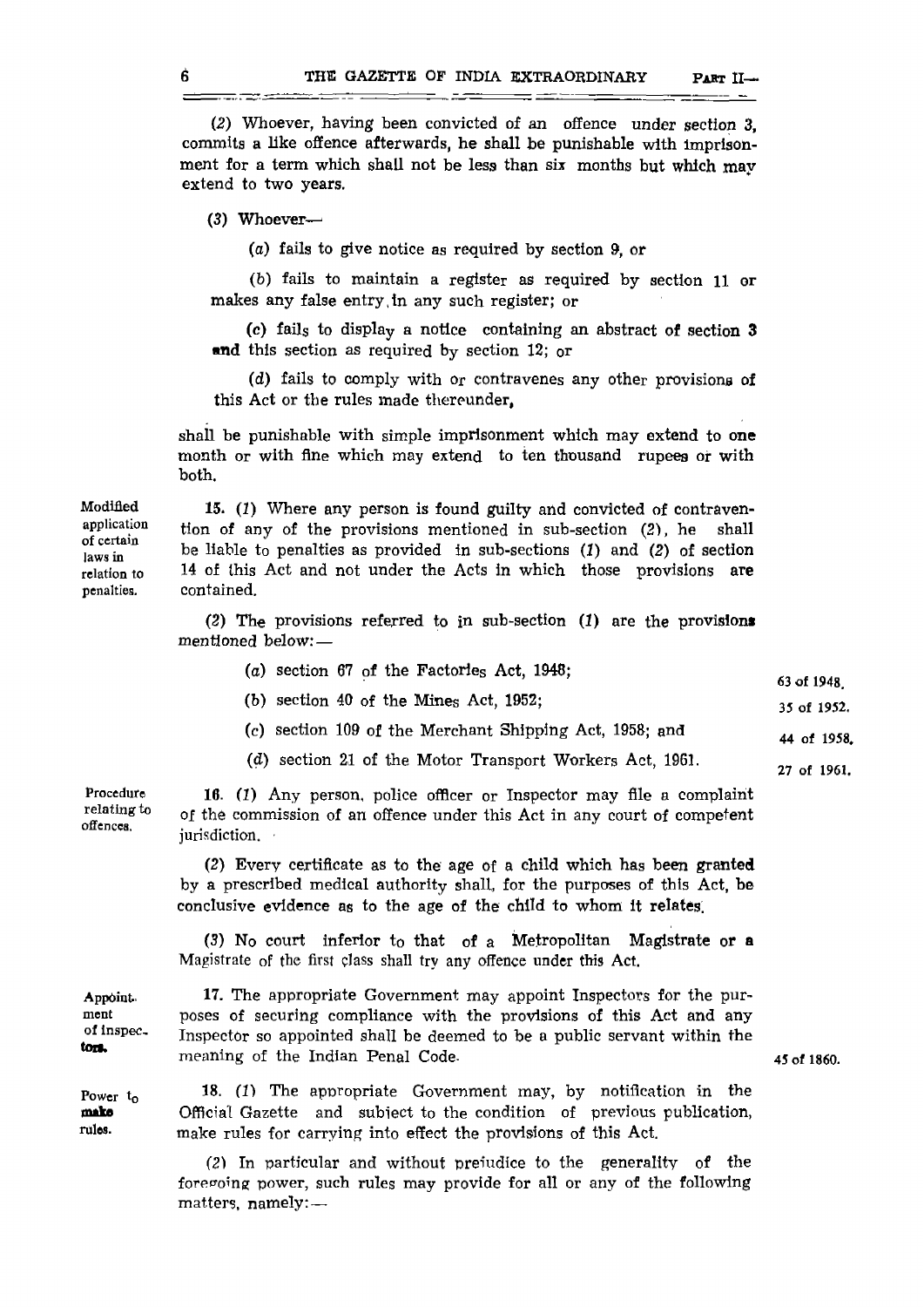63 of 1948. 69 Of 1931. 35 of 1952.

(a) the term of office of, the manner of filling casual vacancies of, and the allowances payable to, the Chairman and members of the Child Labour lechnical Advisory Committee and the conditions and restrictions subject to which a non-member may be appointed to a sub-committee under sub-section (5) of section 5;

(b) number of hours for which a child may be required or , permitted to work under sub-section  $(1)$  of section 7;

*{c)* grant of certificates ol age in respect of young persons in employment or seeking employment, the medical authorities which may issue such, certificate, the form of such certificate, the charges wnich may be made thereunder and the manner in which such certificate may be issued:

Provided that no charge shall be made for the issue of any such certificate if the application is accompanied by evidence of age deemed satisfactory by the authority concerned;

*{a)* the other particulars which a register maintained under section li should contain.

19. (1) Every rule made under this Act by the Central Government and every notification issued under section 4, shall be laid, as soon as may be after it is made or issued, before each House of Parliament, while it is in session for a total period of thirty days which may be comprised in one session or in two or more successive sessions, and if, before the expiry of the session immediately following the session or the successive sessions aforesaid, ooth Houses agree in making any modification in the rule or notification or both Houses agree that the rule or notification should not be made or issued, the rule or notification shall thereafter have effect only in such modified form or be of no effect, as the case may be; so, however, that any such modification or annulment shall be without prejudice to the validity of anything previously done under that rule or notification.

(2) Every rule made by a State Government under this Act shall be laid as soon as may be after it is made, before the legislature of that State.

20. Subject to the provisions contained in section 15, the provisions of this Act and the rules made thereunder shall be in addition to, and not in derogation of, the provisions of the Factories Act, 1948, the Plantations Labour Act, 1951 and the Mines Act, 1952.

21. *(1)* If any difficulty arises In giving effect to the provisions of this Act, the Central Government may, by order published in the Official Gazette, make such provisions not inconsistent with the provisions of this Act as appear to it to be necessary or expedient for removal of the difficulty:

Provided that no such order shall be made after the expiry of a period of three years from the date on which this Act receives the assent of the President.

(2) Every order made under this section shall, as soon as may be after it is made, be laid before the Houses of Parliament.

Rule<sup>s</sup> and notifications to be laid before Parliament or State legislature.

remove **difficult!©\*.**

**Certain**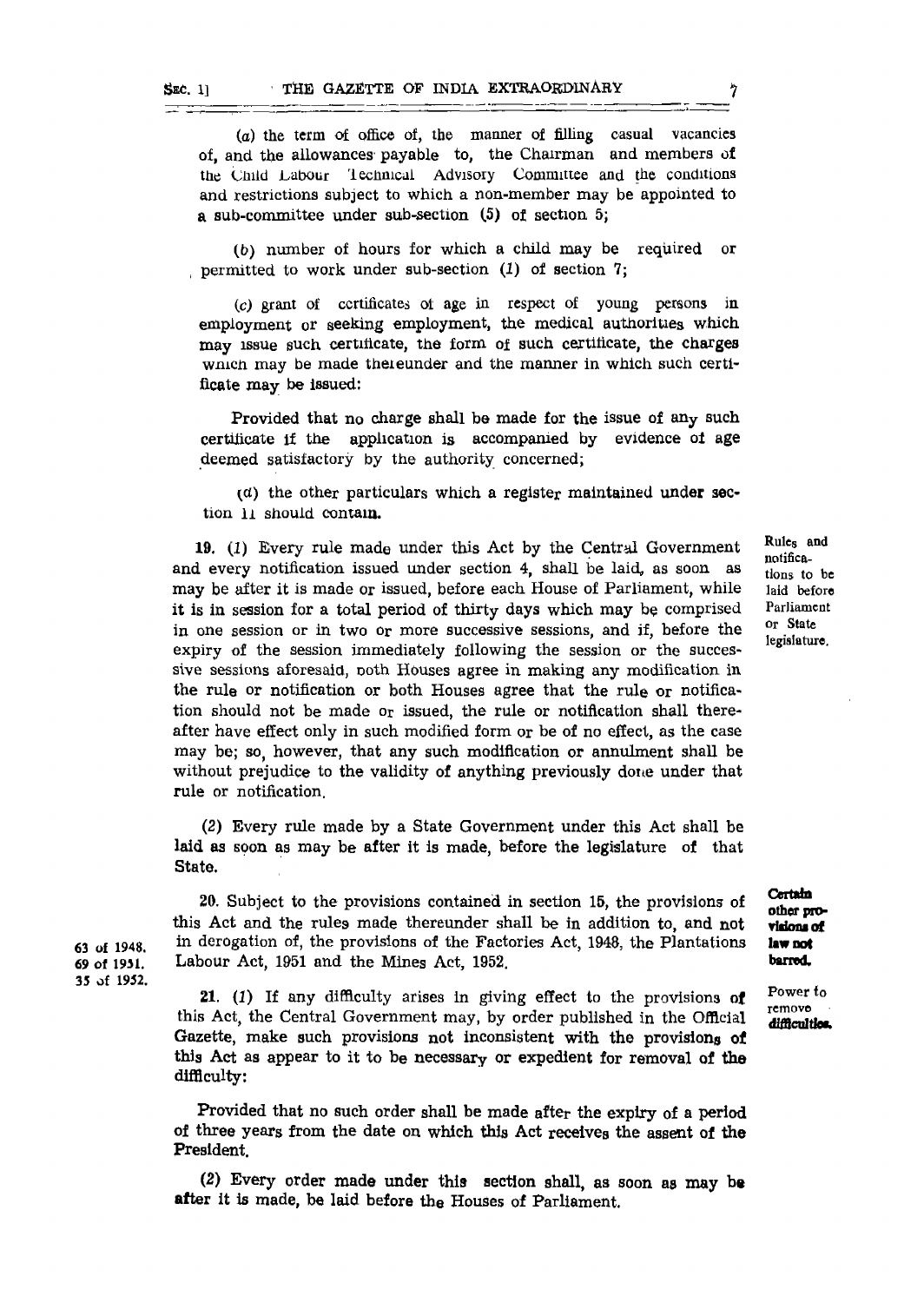| Repeal and<br>savings.                   | 22. (1) The Employment of Children Act, 1938 is hereby repealed.                                                                                                                                                                                                                                                  | 26 of 1938. |
|------------------------------------------|-------------------------------------------------------------------------------------------------------------------------------------------------------------------------------------------------------------------------------------------------------------------------------------------------------------------|-------------|
|                                          | (2) Notwithstanding such repeal, anything done or any action taken<br>or purported to have been done or taken under the Act so repealed<br>shall, in so far as it is not inconsistent with the provisions of this Act, be<br>deemed to have been done or taken under the corresponding provisions of<br>this Act. |             |
| Amend.<br>ment of<br>Act 11 of<br>1948   | 23. In section 2 of the Minimum Wages Act, 1948,—                                                                                                                                                                                                                                                                 |             |
|                                          | (i) for clause $(a)$ , the following clauses shall be substituted,<br>namely:                                                                                                                                                                                                                                     |             |
|                                          | "(a) "adolescent" means a person who has completed his<br>fourteenth year of age but has not completed his eighteenth<br>year;                                                                                                                                                                                    |             |
|                                          | (aa) "adult" means a person who has completed his eigh-<br>teenth year of age;";                                                                                                                                                                                                                                  |             |
|                                          | (ii) after clause (b), the following clause shall be inserted,<br>namely:-                                                                                                                                                                                                                                        |             |
|                                          | '(bb) "child" means a person who has not completed his<br>fourteenth year of age;'.                                                                                                                                                                                                                               |             |
| Amond-<br>ment. of<br>Act 69 of<br>1951. | <b>24.</b> In the Plantations Labour Act, $1951$ ,—                                                                                                                                                                                                                                                               |             |
|                                          | (a) in section 2, in clauses (a) and (c), for the word "fifteenth",<br>the word "fourteenth" shall be substituted;                                                                                                                                                                                                |             |
|                                          | $(b)$ section 24 shall be omitted;                                                                                                                                                                                                                                                                                |             |
|                                          | (c) in section 26, in the opening portion, the words "who has<br>completed his twelfth year" shall be omitted.                                                                                                                                                                                                    |             |
| Amend-<br>ment of<br>Act 44 of<br>1958.  | 25. In the Merchant Shipping Act, 1958, in section 109, for the word<br>"fifteen", the word "fourteen" shall be substituted.                                                                                                                                                                                      |             |
| Amend-<br>ment of<br>Act 27 of<br>1961.  | 26. In the Motor Transport Workers Act, 1961, in section 2, in clauses<br>(a) and (c), for the word "fifteenth", the word "fourteenth" shall be<br>substituted.                                                                                                                                                   |             |
|                                          |                                                                                                                                                                                                                                                                                                                   |             |
|                                          | THE SCHEDULE                                                                                                                                                                                                                                                                                                      |             |
|                                          |                                                                                                                                                                                                                                                                                                                   |             |

## (See section 3)

## PART A

## *Occupations*

Any occupation connected with—

*(1)* Transport of passengers, goods or malls by railway;

(2) Cinder picking, clearing of an ash pit or building operation in the railway premises;

(3) Work In a catering establishment at a railway station, involving the movement of a vendor or any other employee of the

**8**